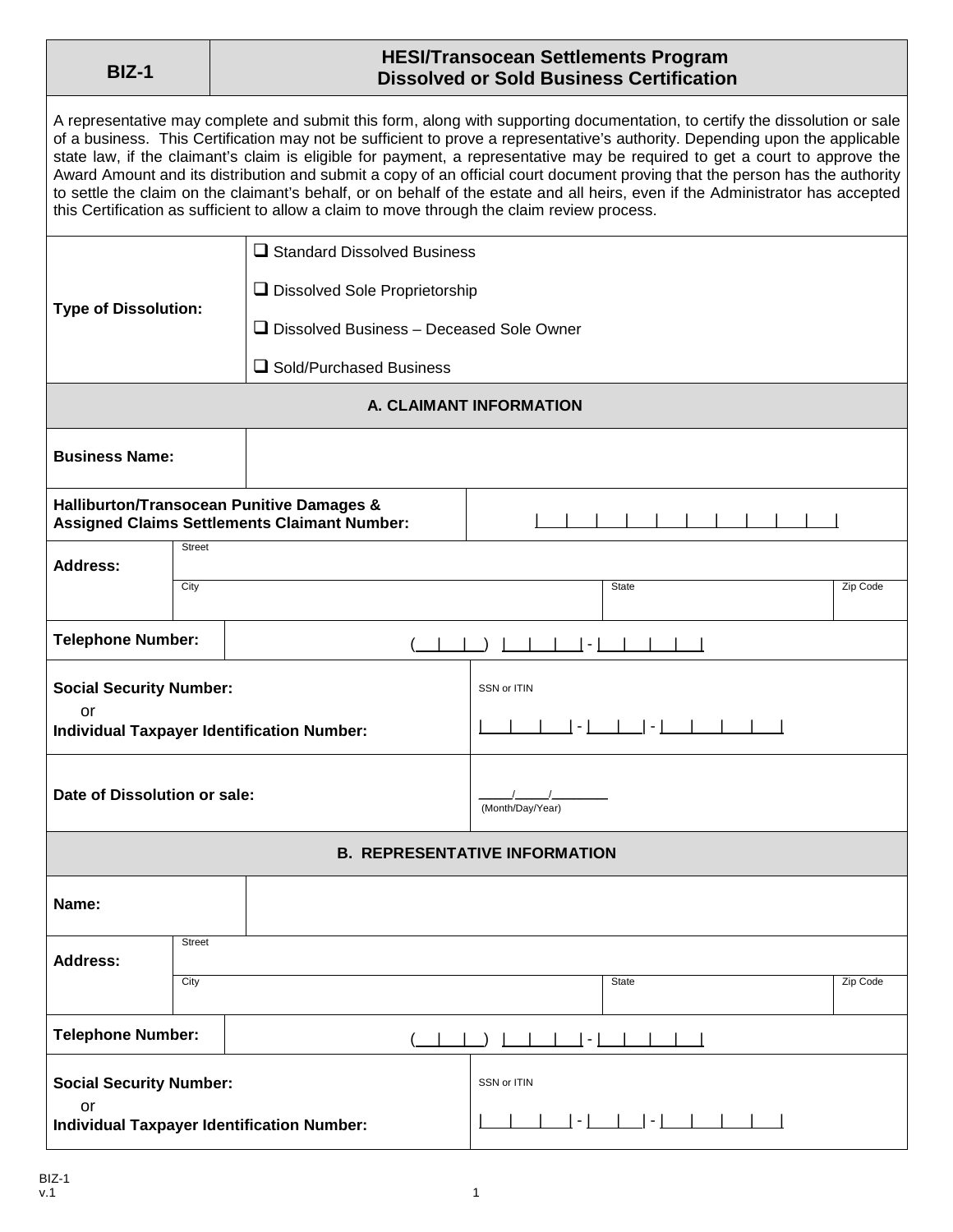| <b>C. REQUIRED DOCUMENTATION</b>                                                                                                                                                                                                                                                                                                                                                                                                                                                                                                                                                                                                                                                                                                                                                                                                                                                                                                                                                                                                                                                              |                                                                                                                                                                                                                                                                                                                                                                                                                                                                                                                                                                                                                                                                                                                                                                                                                                                                                                                                                                                                                                                |  |  |  |  |  |
|-----------------------------------------------------------------------------------------------------------------------------------------------------------------------------------------------------------------------------------------------------------------------------------------------------------------------------------------------------------------------------------------------------------------------------------------------------------------------------------------------------------------------------------------------------------------------------------------------------------------------------------------------------------------------------------------------------------------------------------------------------------------------------------------------------------------------------------------------------------------------------------------------------------------------------------------------------------------------------------------------------------------------------------------------------------------------------------------------|------------------------------------------------------------------------------------------------------------------------------------------------------------------------------------------------------------------------------------------------------------------------------------------------------------------------------------------------------------------------------------------------------------------------------------------------------------------------------------------------------------------------------------------------------------------------------------------------------------------------------------------------------------------------------------------------------------------------------------------------------------------------------------------------------------------------------------------------------------------------------------------------------------------------------------------------------------------------------------------------------------------------------------------------|--|--|--|--|--|
| <b>Standard Dissolved Business:</b>                                                                                                                                                                                                                                                                                                                                                                                                                                                                                                                                                                                                                                                                                                                                                                                                                                                                                                                                                                                                                                                           | 1. Proof of dissolution showing final ownership structure, i.e., all final owners at<br>dissolution<br>a. Final tax return, or<br>b. Articles of dissolution<br>2. Request for alternate payment signed by all final owners<br>3. W-9 for alternate payee                                                                                                                                                                                                                                                                                                                                                                                                                                                                                                                                                                                                                                                                                                                                                                                      |  |  |  |  |  |
| <b>Dissolved Sole Proprietorship:</b>                                                                                                                                                                                                                                                                                                                                                                                                                                                                                                                                                                                                                                                                                                                                                                                                                                                                                                                                                                                                                                                         | 1. Proof of dissolution<br>a. Articles of dissolution (if available), or<br>b. Letter signed by sole proprietor stating the date the business ceased<br>operating and that all assets held in their name at dissolution<br>2. Request for alternate payment signed by sole proprietor<br>W-9 for alternate payee<br>3.                                                                                                                                                                                                                                                                                                                                                                                                                                                                                                                                                                                                                                                                                                                         |  |  |  |  |  |
| <b>Dissolved Business -</b><br><b>Deceased Sole Owner:</b>                                                                                                                                                                                                                                                                                                                                                                                                                                                                                                                                                                                                                                                                                                                                                                                                                                                                                                                                                                                                                                    | 1. Proof of dissolution showing final ownership structure, i.e., final owner at<br>dissolution<br>a. Final tax return, or<br>b. Articles of dissolution<br>2. Request for alternate payment signed by all current owner(s) if any or official<br>estate representative<br>3. W-9 for alternate payee<br>4. Documentation to determine beneficiaries/authorized representative(s) that will<br>need to sign the request for alternate payment/applicable documents:<br>a. Documentation showing the disposition of the business assets after<br>owner's death and/or business dissolution wind down:<br>If an estate opened, estate inventory or closing statement<br>Ĺ.<br>showing the business assets scheduled, alternatively:<br>1. Summary administration documents (if available per<br>state law)<br>2. Small estate affidavit<br>ii.<br>If no estate: a Will showing distribution of owner's assets or<br>documentation (tax docs, stock certificates) showing transfer of<br>underlying business assets (e.g., stock) to someone else. |  |  |  |  |  |
| <b>Sold/Purchased Business:</b>                                                                                                                                                                                                                                                                                                                                                                                                                                                                                                                                                                                                                                                                                                                                                                                                                                                                                                                                                                                                                                                               | 1. Asset Purchase Agreement showing claims related to the Spill were retained<br>by the Seller<br>2. W-9 for alternate payee/purchaser                                                                                                                                                                                                                                                                                                                                                                                                                                                                                                                                                                                                                                                                                                                                                                                                                                                                                                         |  |  |  |  |  |
| <b>D. SIGNATURE</b>                                                                                                                                                                                                                                                                                                                                                                                                                                                                                                                                                                                                                                                                                                                                                                                                                                                                                                                                                                                                                                                                           |                                                                                                                                                                                                                                                                                                                                                                                                                                                                                                                                                                                                                                                                                                                                                                                                                                                                                                                                                                                                                                                |  |  |  |  |  |
| By signing this Certification, I certify and declare under penalty of perjury pursuant to 28 U.S.C. Section 1746 that: (a) I am<br>authorized to act on behalf of the claimant listed in Section A (and, if applicable, the estate and all heirs of such claimant),<br>including the authority to sign any forms or other documents required in connection with the submission and<br>review of any claim under the Halliburton/Transocean Punitive Damages & Assigned Claims Settlements; and (b) I shall<br>promptly if my authority to act is curtailed, surrendered, withdrawn or terminated prior to<br>notify the Administrator<br>payment and release of this claim. I understand that: (a) the Administrator will rely on this Certification; (b) false statements<br>or claims made in connection with this Certification may result in fines, imprisonment, and/or any other remedy available by<br>law to the Federal Government; and (c) suspicious claims will be forwarded to federal, state, and local law enforcement<br>agencies for possible investigation and prosecution. |                                                                                                                                                                                                                                                                                                                                                                                                                                                                                                                                                                                                                                                                                                                                                                                                                                                                                                                                                                                                                                                |  |  |  |  |  |
| Representative<br>Signature:                                                                                                                                                                                                                                                                                                                                                                                                                                                                                                                                                                                                                                                                                                                                                                                                                                                                                                                                                                                                                                                                  | Date:<br>(Month/Day/Year)                                                                                                                                                                                                                                                                                                                                                                                                                                                                                                                                                                                                                                                                                                                                                                                                                                                                                                                                                                                                                      |  |  |  |  |  |
| Last Name<br>Name:                                                                                                                                                                                                                                                                                                                                                                                                                                                                                                                                                                                                                                                                                                                                                                                                                                                                                                                                                                                                                                                                            | <b>First Name</b><br>Middle Initial                                                                                                                                                                                                                                                                                                                                                                                                                                                                                                                                                                                                                                                                                                                                                                                                                                                                                                                                                                                                            |  |  |  |  |  |
| Title/Type of<br><b>Representative:</b>                                                                                                                                                                                                                                                                                                                                                                                                                                                                                                                                                                                                                                                                                                                                                                                                                                                                                                                                                                                                                                                       |                                                                                                                                                                                                                                                                                                                                                                                                                                                                                                                                                                                                                                                                                                                                                                                                                                                                                                                                                                                                                                                |  |  |  |  |  |